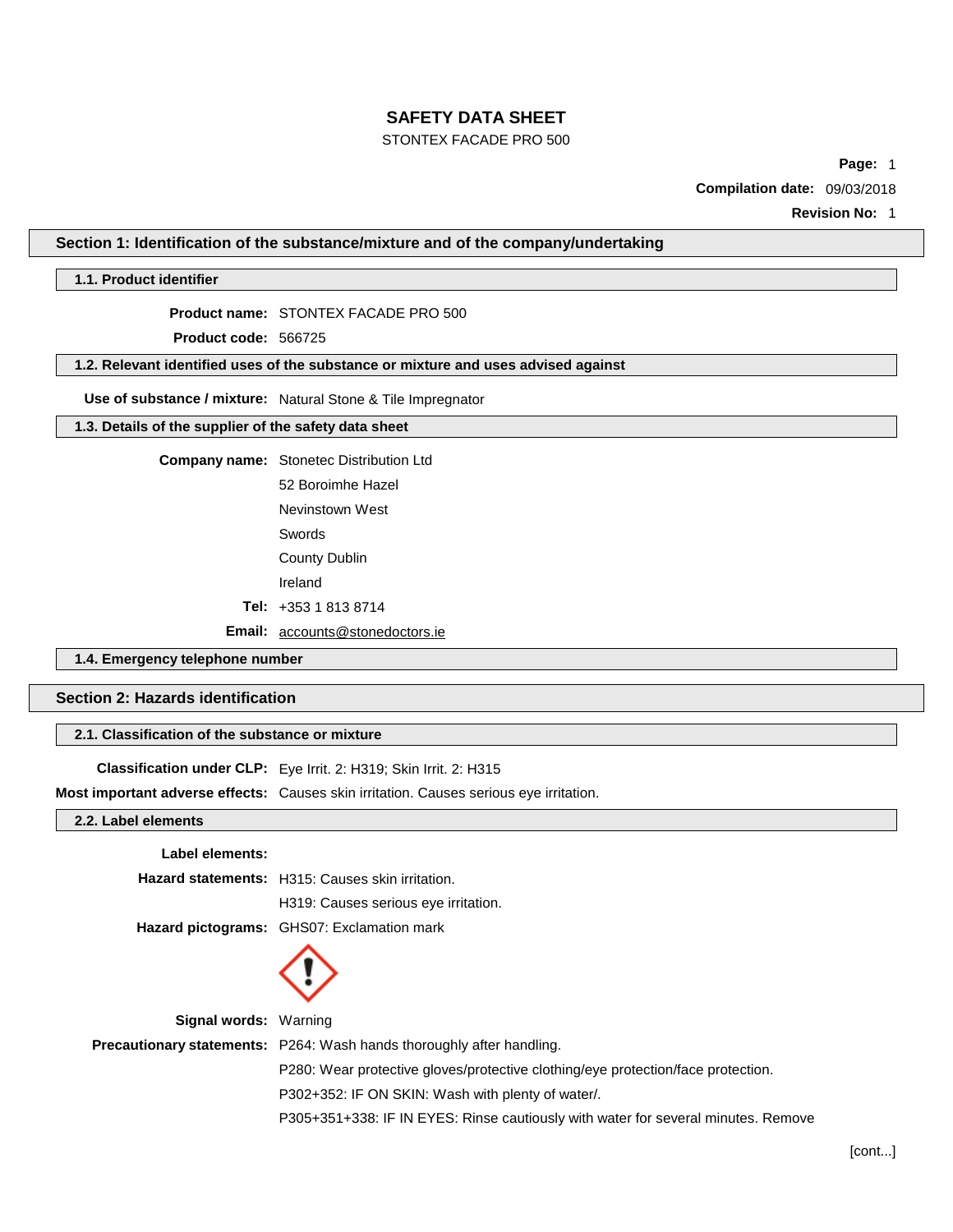## STONTEX FACADE PRO 500

**Page:** 2

contact lenses, if present and easy to do. Continue rinsing.

P321: Specific treatment (see instructions on this label).

P332+313: If skin irritation occurs: Get medical attention.

## **2.3. Other hazards**

### **PBT:** This product is not identified as a PBT/vPvB substance.

## **Section 3: Composition/information on ingredients**

#### **3.2. Mixtures**

#### **Hazardous ingredients:**

#### POTASSIUM METHYLSILICONATE

| <b>EINECS</b> | CAS       | PBT / WEL | <b>CLP Classification</b>                | Percent |
|---------------|-----------|-----------|------------------------------------------|---------|
| 215-199-1     | 1312-76-1 |           | Skin Corr. 1A: H314; Eye Dam. 1:<br>H318 | l-10%   |

## **Section 4: First aid measures**

**4.1. Description of first aid measures**

**Skin contact:** Wash immediately with plenty of soap and water. **Eye contact:** Bathe the eye with running water for 15 minutes. Transfer to hospital for specialist examination. **Ingestion:** Wash out mouth with water. **Inhalation:** Not applicable. **4.2. Most important symptoms and effects, both acute and delayed Skin contact:** There may be irritation and redness at the site of contact. **Eye contact:** There may be pain and redness. The eyes may water profusely. There may be severe pain. The vision may become blurred. May cause permanent damage. **Ingestion:** There may be soreness and redness of the mouth and throat. Nausea and stomach pain may occur. **Inhalation:** There may be irritation of the throat with a feeling of tightness in the chest. **Delayed / immediate effects:** Immediate effects can be expected after short-term exposure.

**4.3. Indication of any immediate medical attention and special treatment needed**

**Immediate / special treatment:** Not applicable.

#### **Section 5: Fire-fighting measures**

**5.1. Extinguishing media**

**Extinguishing media:** Suitable extinguishing media for the surrounding fire should be used. Use water spray

to cool containers.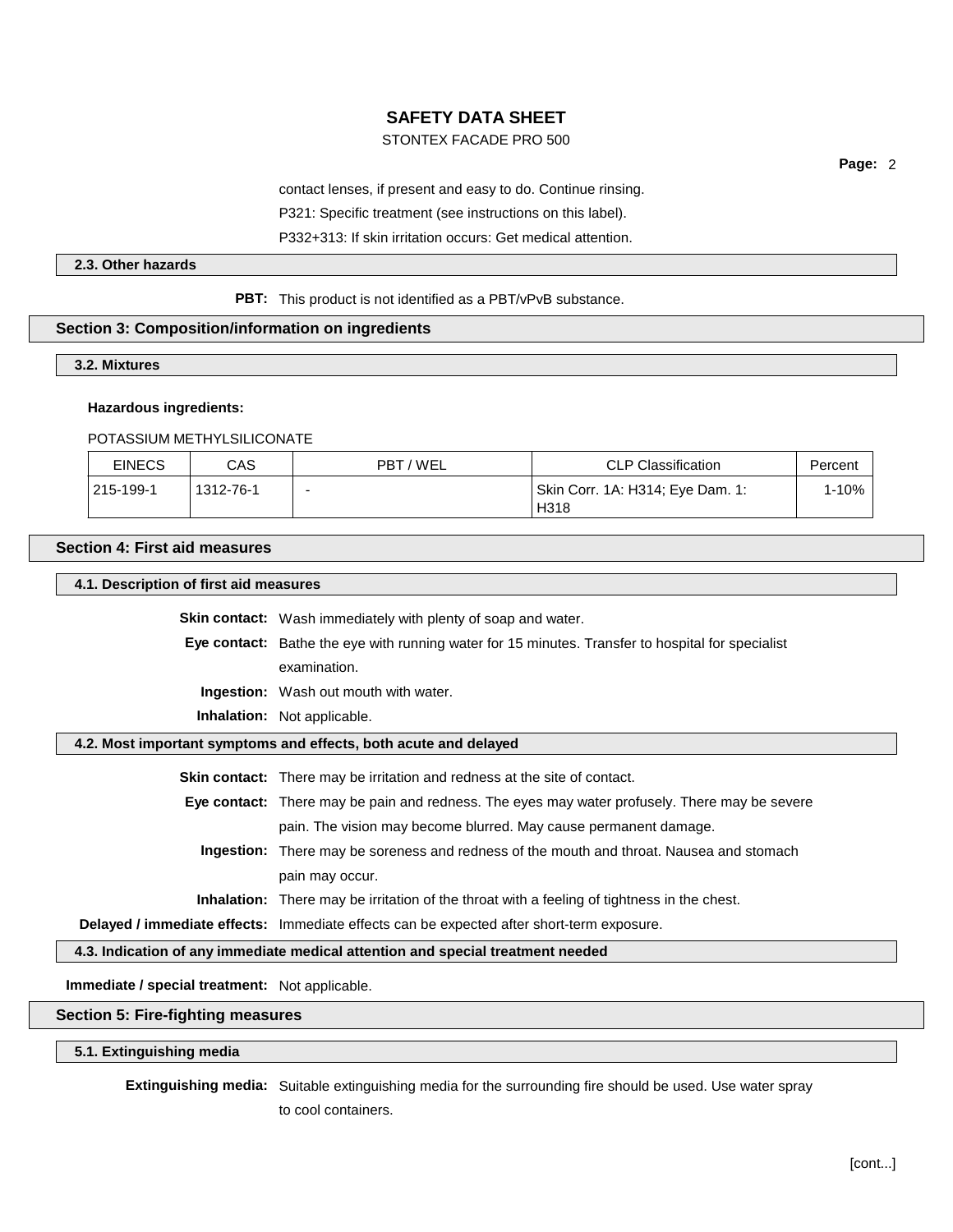## STONTEX FACADE PRO 500

#### **5.2. Special hazards arising from the substance or mixture**

### **Exposure hazards:** In combustion emits toxic fumes.

#### **5.3. Advice for fire-fighters**

**Advice for fire-fighters:** Wear self-contained breathing apparatus. Wear protective clothing to prevent contact

with skin and eyes.

### **Section 6: Accidental release measures**

**6.1. Personal precautions, protective equipment and emergency procedures**

**Personal precautions:** Mark out the contaminated area with signs and prevent access to unauthorised personnel. Do not attempt to take action without suitable protective clothing - see section

8 of SDS. Turn leaking containers leak-side up to prevent the escape of liquid.

#### **6.2. Environmental precautions**

**Environmental precautions:** Do not discharge into drains or rivers. Contain the spillage using bunding.

#### **6.3. Methods and material for containment and cleaning up**

**Clean-up procedures:** Absorb into dry earth or sand. Transfer to a closable, labelled salvage container for disposal by an appropriate method.

#### **6.4. Reference to other sections**

**Reference to other sections:** Refer to section 8 of SDS.

#### **Section 7: Handling and storage**

**7.1. Precautions for safe handling**

**Handling requirements:** Avoid direct contact with the substance. Ensure there is sufficient ventilation of the area.

Avoid the formation or spread of mists in the air.

#### **7.2. Conditions for safe storage, including any incompatibilities**

**Storage conditions:** Store in a cool, well ventilated area. Keep container tightly closed.

#### **7.3. Specific end use(s)**

**Specific end use(s):** No data available.

#### **Section 8: Exposure controls/personal protection**

**8.1. Control parameters**

**Workplace exposure limits:** No data available.

#### **DNEL/PNEC Values**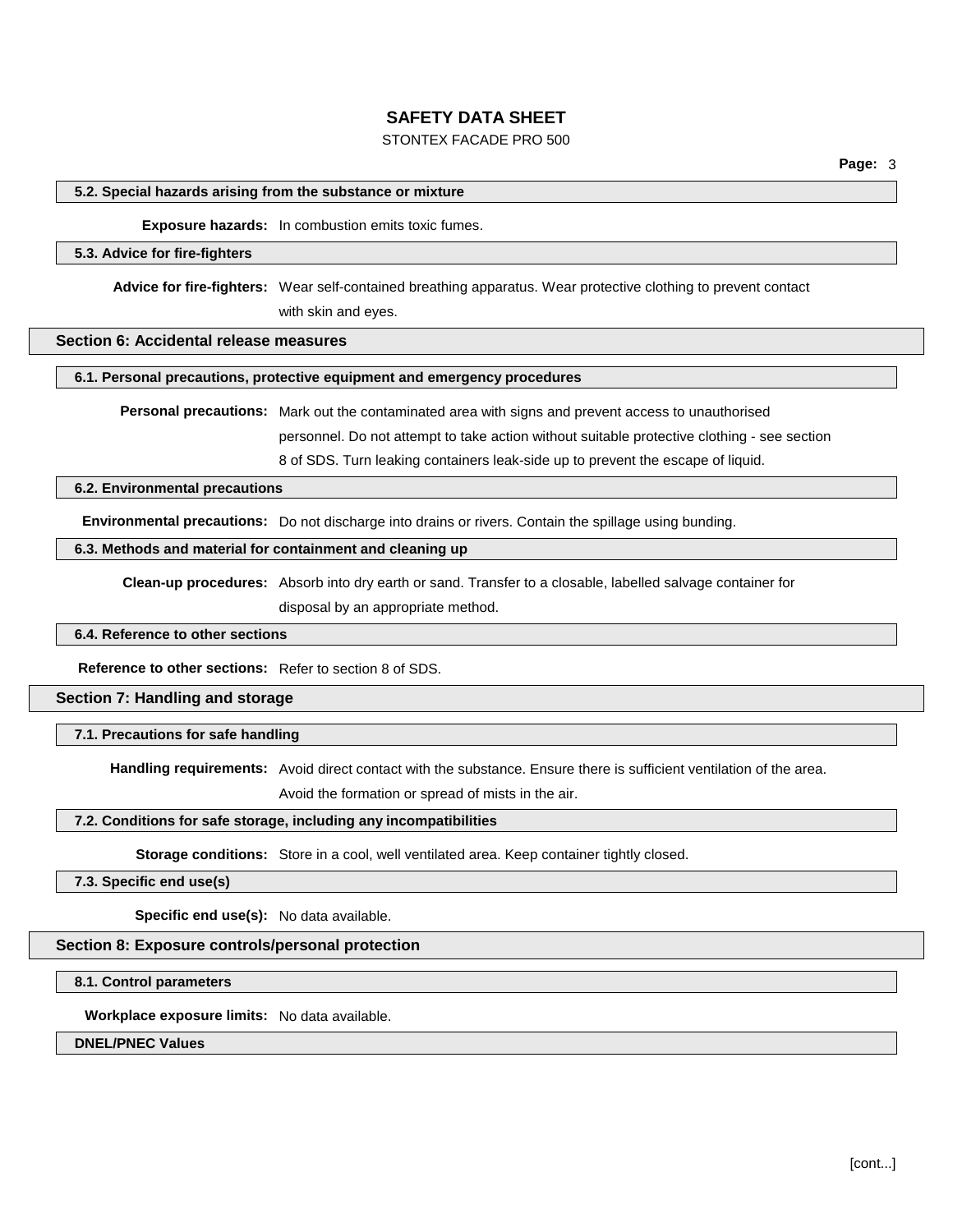## STONTEX FACADE PRO 500

## **Page:** 4

**Hazardous ingredients:**

#### **POTASSIUM METHYLSILICONATE**

| <b>Type</b>              | Exposure                              | Value        | Population | Effect |
|--------------------------|---------------------------------------|--------------|------------|--------|
| ٠                        | Fresh water                           | 0.0876 mg/l  |            |        |
| ۰                        | Marine water                          | 0.0876 mg/l  |            |        |
|                          | Fresh water sediments                 | 0.696 mg/kg  |            |        |
| $\overline{\phantom{0}}$ | Marine sediments                      | 0.696 mg/kg  |            |        |
| ٠                        | Soil (agricultural)                   | 0.0021 mg/kg |            |        |
| -                        | Microorganisms in sewage<br>treatment | 8.75 mg/l    |            |        |

#### **8.2. Exposure controls**

**Engineering measures:** Ensure there is sufficient ventilation of the area. **Respiratory protection:** Self-contained breathing apparatus must be available in case of emergency. **Hand protection:** Protective gloves. **Eye protection:** Tightly fitting safety goggles. Ensure eye bath is to hand. **Skin protection:** Protective clothing.

#### **Section 9: Physical and chemical properties**

#### **9.1. Information on basic physical and chemical properties**

| <b>State: Liquid</b>                                    |                                        |                                                 |                                  |
|---------------------------------------------------------|----------------------------------------|-------------------------------------------------|----------------------------------|
|                                                         | <b>Colour: Colourless</b>              |                                                 |                                  |
|                                                         | <b>Odour:</b> Barely perceptible odour |                                                 |                                  |
| <b>Evaporation rate:</b> No data available.             |                                        |                                                 |                                  |
|                                                         | <b>Oxidising:</b> No data available.   |                                                 |                                  |
| <b>Solubility in water:</b> Soluble                     |                                        |                                                 |                                  |
|                                                         | <b>Viscosity: Non-viscous</b>          |                                                 |                                  |
| Boiling point/range°C: 100                              |                                        | Melting point/range°C: -85                      |                                  |
| <b>Flammability limits %: lower:</b> No data available. |                                        |                                                 | <b>upper:</b> No data available. |
| <b>Flash point C: N/A</b>                               |                                        | Part.coeff. n-octanol/water: No data available. |                                  |
| Autoflammability°C: >600                                |                                        | Vapour pressure: No data available.             |                                  |
| <b>Relative density: 1</b>                              |                                        |                                                 | <b>pH:</b> 10.5                  |

**9.2. Other information**

**Other information:** No data available.

## **Section 10: Stability and reactivity**

## **10.1. Reactivity**

**Reactivity:** Stable under recommended transport or storage conditions.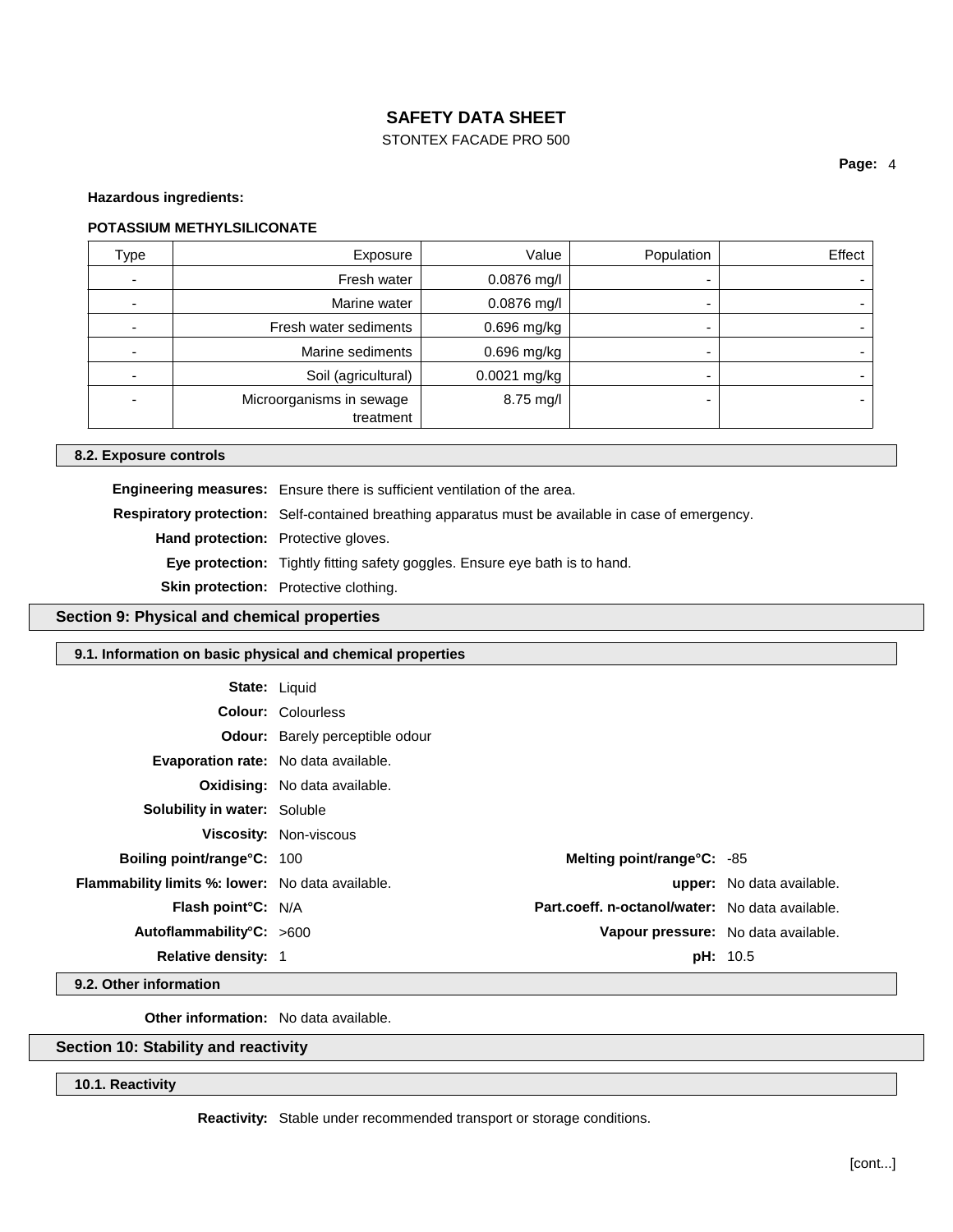## STONTEX FACADE PRO 500

#### **10.2. Chemical stability**

**Chemical stability:** Stable under normal conditions.

## **10.3. Possibility of hazardous reactions**

**Hazardous reactions:** Hazardous reactions will not occur under normal transport or storage conditions.

Decomposition may occur on exposure to conditions or materials listed below.

**10.4. Conditions to avoid**

**Conditions to avoid:** Heat.

## **10.5. Incompatible materials**

**Materials to avoid:** Strong oxidising agents. Strong acids.

## **10.6. Hazardous decomposition products**

**Haz. decomp. products:** In combustion emits toxic fumes.

**Section 11: Toxicological information**

**11.1. Information on toxicological effects**

#### **Hazardous ingredients:**

## **POTASSIUM METHYLSILICONATE**

| ORAL<br>– 50∟<br>'N<br>`M<br>__ |
|---------------------------------|
|---------------------------------|

#### **Relevant hazards for product:**

| Hazard                        | Route | Basis                   |
|-------------------------------|-------|-------------------------|
| Skin corrosion/irritation     | DRM   | Hazardous: calculated   |
| Serious eye damage/irritation | OPT   | ' Hazardous: calculated |

**Symptoms / routes of exposure**

| <b>Skin contact:</b> There may be irritation and redness at the site of contact.                   |
|----------------------------------------------------------------------------------------------------|
| Eye contact: There may be pain and redness. The eyes may water profusely. There may be severe      |
| pain. The vision may become blurred. May cause permanent damage.                                   |
| <b>Ingestion:</b> There may be soreness and redness of the mouth and throat. Nausea and stomach    |
| pain may occur.                                                                                    |
| <b>Inhalation:</b> There may be irritation of the throat with a feeling of tightness in the chest. |
| Delayed / immediate effects: Immediate effects can be expected after short-term exposure.          |
|                                                                                                    |

# **Section 12: Ecological information**

**12.1. Toxicity**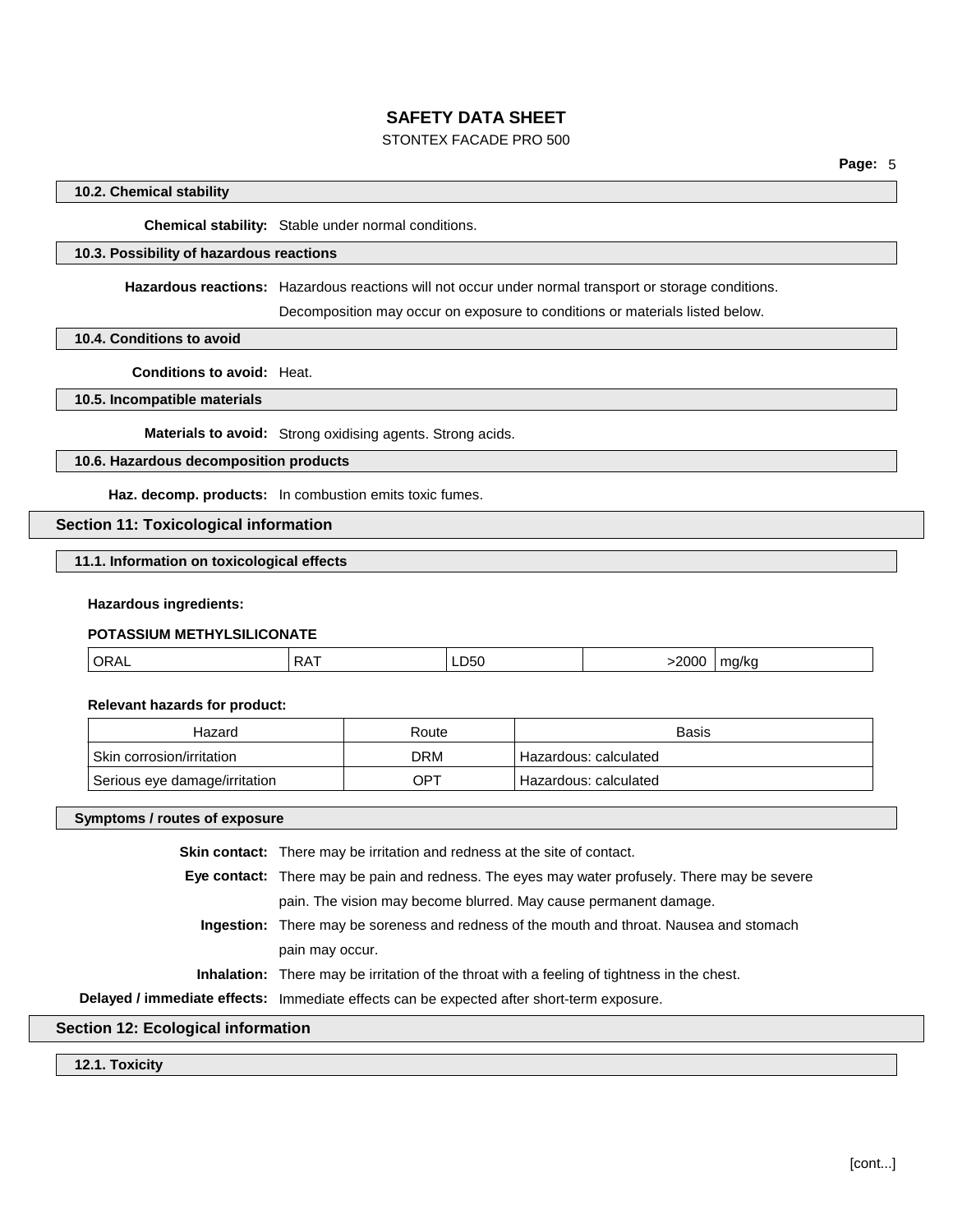## STONTEX FACADE PRO 500

**Page:** 6

**Hazardous ingredients:**

#### **POTASSIUM METHYLSILICONATE**

| <sup>1</sup> Daphnia magna           | 48H EC50 | $>100$ $^{\circ}$ | ma/l   |
|--------------------------------------|----------|-------------------|--------|
| <b>ZEBRAFISH (Brachydanio rerio)</b> | 96H LC50 | -500∣             | ∣ mg/l |

#### **12.2. Persistence and degradability**

**Persistence and degradability:** Biodegradable.

**12.3. Bioaccumulative potential**

**Bioaccumulative potential:** No bioaccumulation potential.

**12.4. Mobility in soil**

**Mobility:** Readily absorbed into soil.

## **12.5. Results of PBT and vPvB assessment**

**PBT identification:** This product is not identified as a PBT/vPvB substance.

**12.6. Other adverse effects**

**Other adverse effects:** Negligible ecotoxicity.

## **Section 13: Disposal considerations**

#### **13.1. Waste treatment methods**

**Disposal operations:** Transfer to a suitable container and arrange for collection by specialised disposal

company.

**NB:** The user's attention is drawn to the possible existence of regional or national regulations regarding disposal.

## **Section 14: Transport information**

**Transport class:** This product does not require a classification for transport.

## **Section 15: Regulatory information**

**15.1. Safety, health and environmental regulations/legislation specific for the substance or mixture**

**Specific regulations:** Not applicable.

**15.2. Chemical Safety Assessment**

**Chemical safety assessment:** A chemical safety assessment has not been carried out for the substance or the mixture

by the supplier.

#### **Section 16: Other information**

#### **Other information**

**Other information:** This safety data sheet is prepared in accordance with Commission Regulation (EU) No